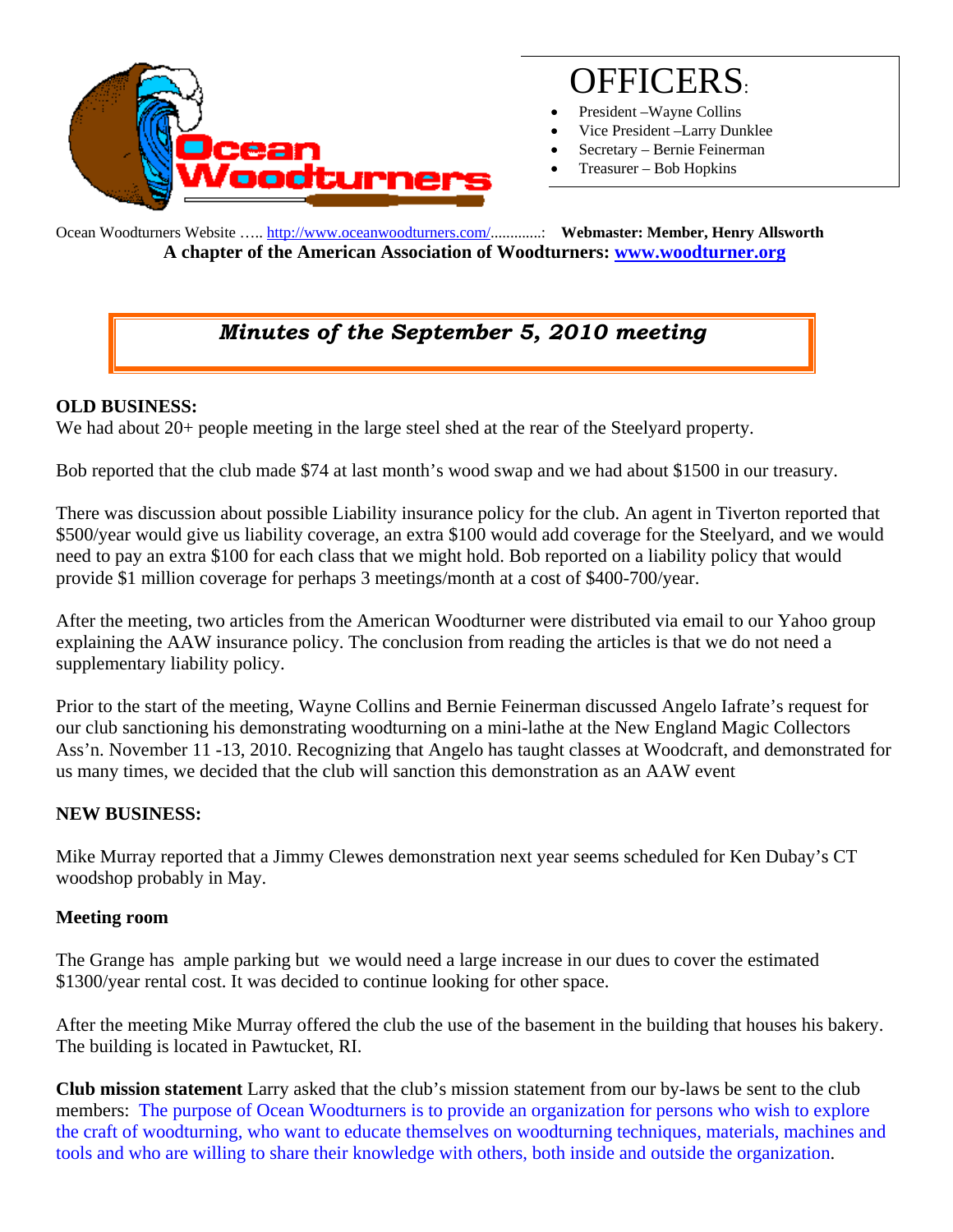Bob Hopkins reported that there is a used table saw available for the club.

John Chakuroff offered to finish the Mace for URI once it was assembled.

Wayne reported that a wood mill owner in NJ was converting his operation from selling wood to drying wood and will donate wood to a good cause. Wayne will organize a trip to bring the wood to RI. The wood would be divided between the Tiverton Middle School and the club. Any trip expenses would be recovered from a subsequent wood raffle.



Bill Smith showed a Maple bowl with a smooth concave base





Paul Tavares - segmented hollowform Bernie Feinerman – NIP vessel with walnut ring and collar







**Demonstration Rick Sousa - Turning finials**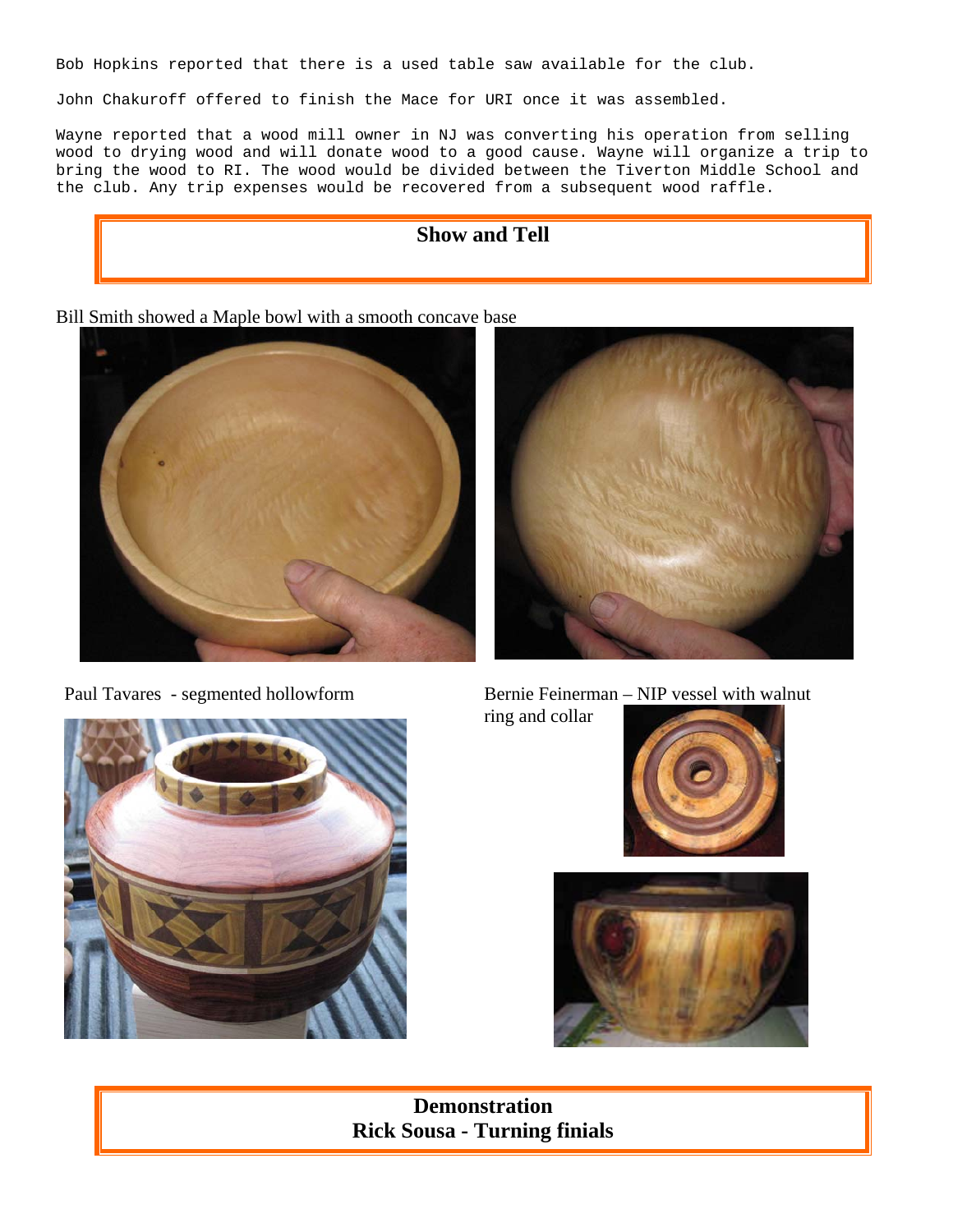Rick Sousa started by telling us the definition of a finial from Wikipedia:

"The **finial** is an architectural device, typically carved in stone and employed decoratively to emphasize the apex of a gable or any of various distinctive ornaments at the top, end, or corner of a building or structure. Smaller finials can be used as a decorative ornament on the ends of curtain rods or applied to chairs and furniture. These are frequently seen on top of bed posts or clocks. Wooden posts tend to have turned wood finials, finials on bed posts are mostly decorative, finials on curtain rods provide a way to keep a curtain from slipping off the end of a straight rod.

Decorative finials are also commonly used to fasten lampshades, and as an ornamental element at the end of the handles of souvenir spoons. Architectural finials were once believed to act as a deterrent to witches on broomsticks attempting to land on one's roof. Finial is also a term given to straw animals at the ridges of thatched cottages".

Some sample finials and boxes with finials











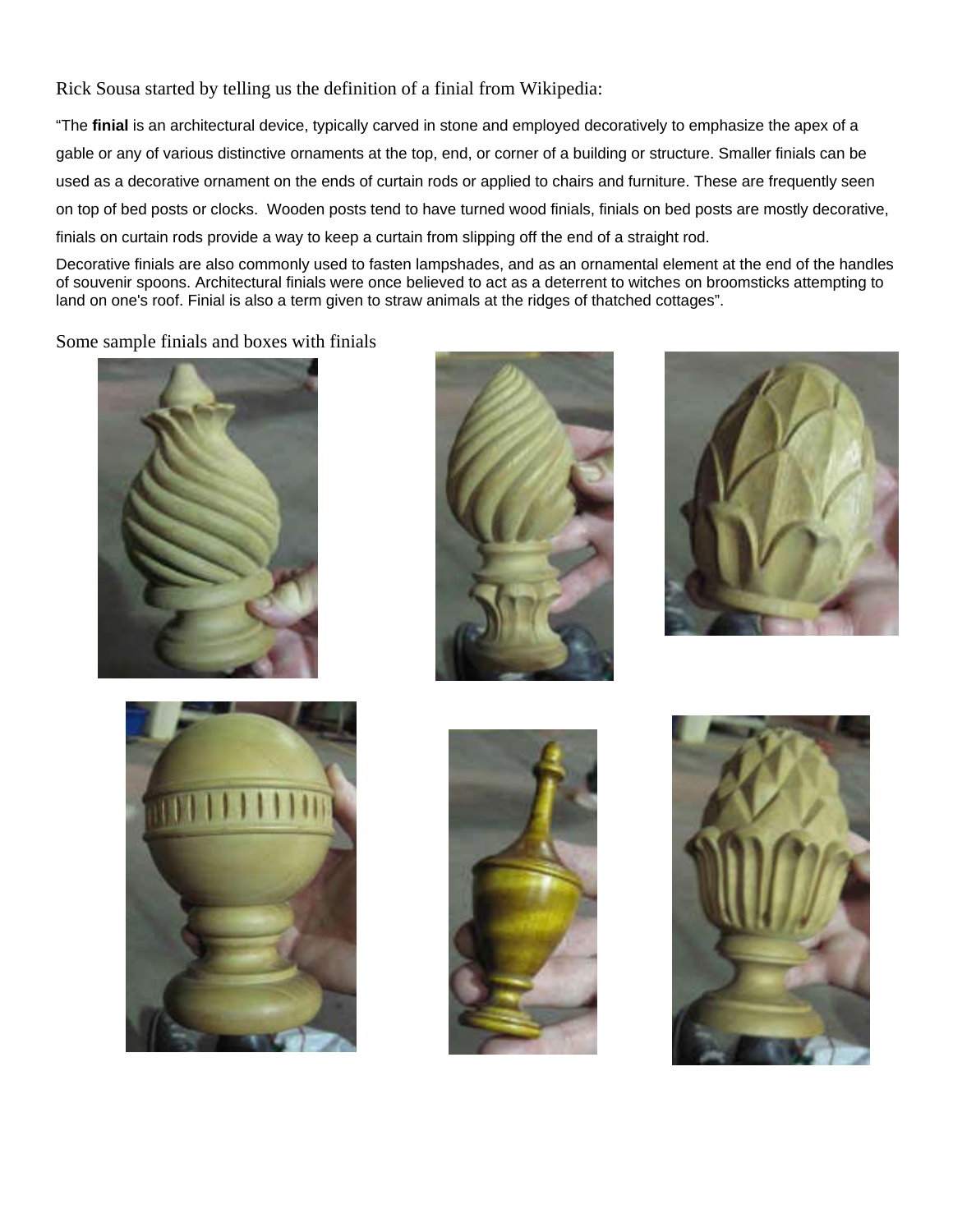





Some of Rick's comments made during the demonstrations:

Practice making beads and coves before tackling finials

Scaling finial dimensions from a picture is not a good idea but may be necessary as a last resort.

Use multiple calipers set to each dimension change needed on the finial.

or make a story board with notches wherever there is a dimension change

the idea is to make it easy to check dimensions as you go.

Keep your sample near you to compare against. (In the  $3<sup>rd</sup>$  picture below, a sample is hung adjacent to the finial being turned).

Save the smallest dimensions for last since thinner wood will vibrate and flex. Remember thinner wood is weak. If making multiple finials, do not sweat tight dimensions since the finials will probably not be immediately next to each other.

The picture of the finial to be turned.



Client needed several so a mahogony block is turned



The next finial is almost ready  $- a$ sample is hanging in the front